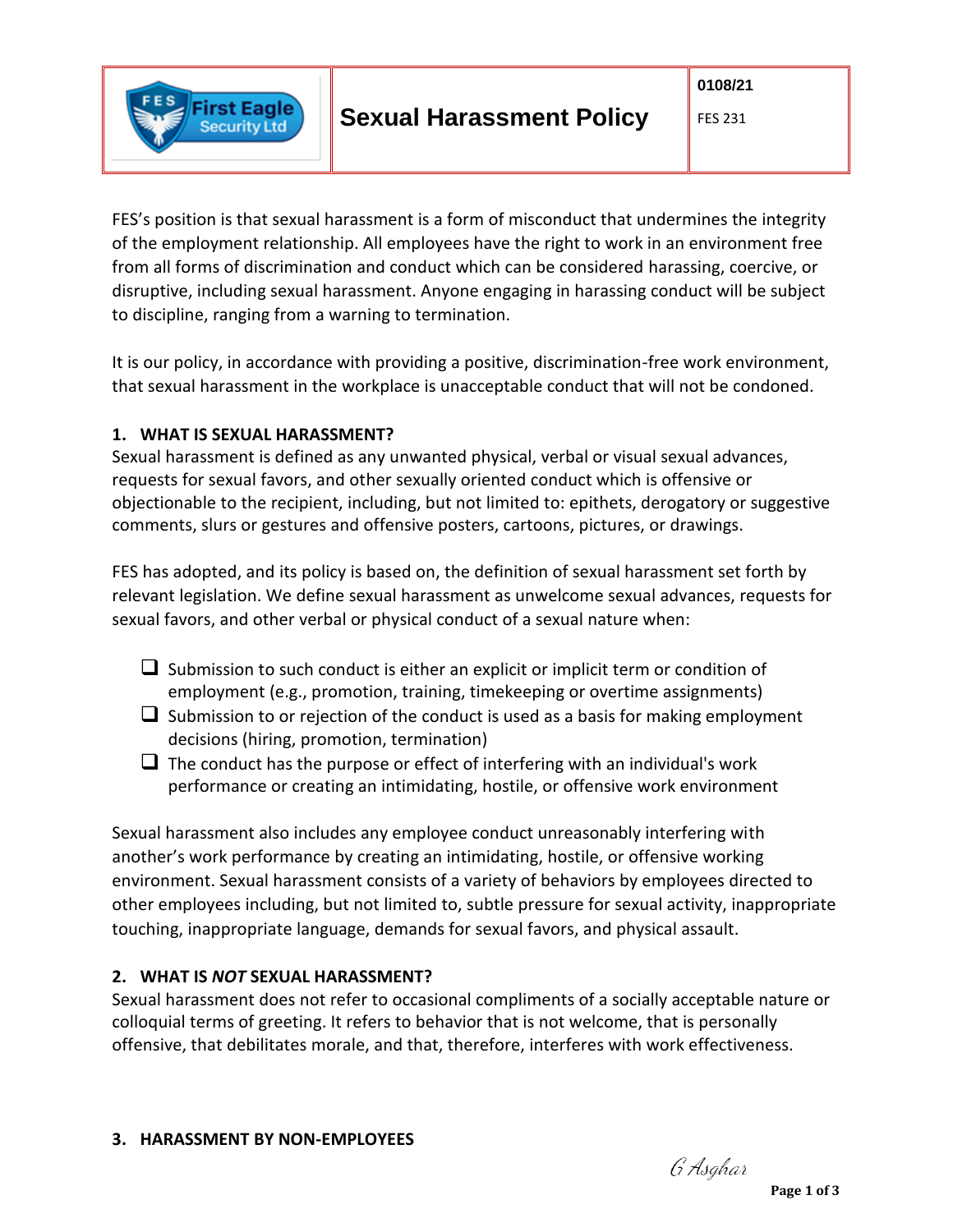

# **Sexual Harassment Policy**

We will endeavor to protect employees, to the extent possible, from reported harassment by non-employees such as from customers, vendors and other parties who have workplace contact with our employees.

#### **4. COMPLAINT PROCEDURE**

First Eagle ecurity Ltd

If you feel that you have been the recipient of sexually harassing behavior, report it immediately to a Director or to any other supervisor. It is preferable to make a complaint in writing, but you can accompany or follow up your written complaint with a verbal complaint. All allegations of sexual harassment will be quickly investigated. To the extent possible, your confidentiality and that of any witnesses and the alleged harasser will be protected against unnecessary disclosure. When the investigation is completed, you will be informed of the outcome of that investigation.

Depending on the complexity of the investigation, you should be contacted within 5 days about the status of your complaint and whether action is being taken.

If your supervisor is the source of the harassing conduct, report the behavior to that person's supervisor or to a Director.

#### **5. DISCIPLINE**

Any employee found to have harassed another employee or applicant for employment will be subject to appropriate disciplinary procedure action, including reprimands, suspension or termination of employment.

A person committing sexual harassment may also be held legally liable for his or her actions under applicable law.

#### **6. RESPONSIBILITY**

Each manager is responsible for implementing this policy within his or her area of supervision. FES wants you to have a work environment free of sexual harassment by management personnel, by your coworkers and by others with whom you must interact in the course of your work as an employee. Sexual harassment is specifically prohibited as unlawful and as a violation of policy.

FES is responsible for preventing sexual harassment in workplace, for taking immediate corrective action to stop sexual harassment in the work place and for promptly investigating any allegation of work related sexual harassment.

G Asghar